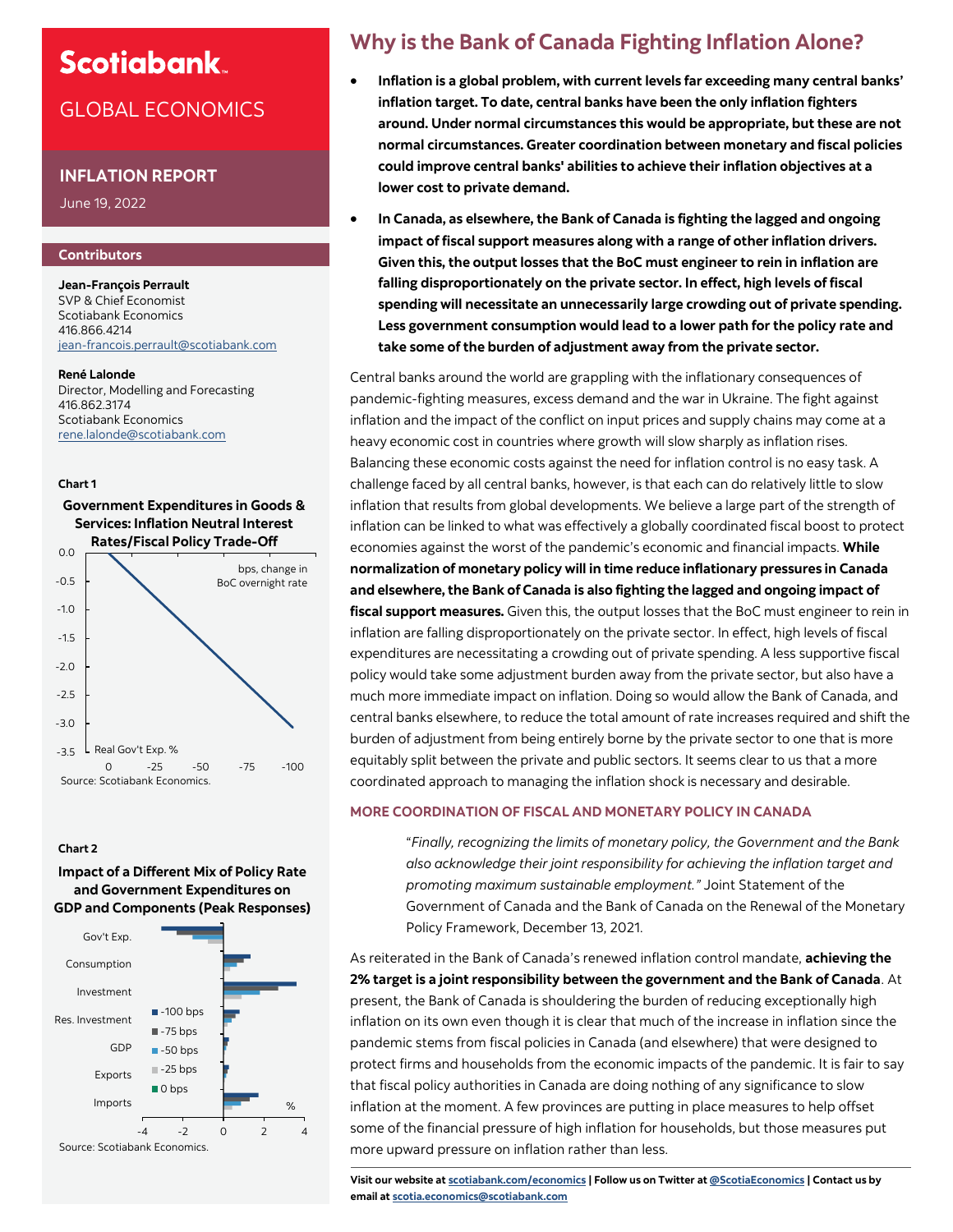June 19, 2022

**Lower government spending on goods and services could help lower inflation**. In our macro model, a fall of Canadian government expenditures in goods and services decreases the output gap and, therefore, inflation. Consequently, the Bank of Canada would need to tighten its policy rates by less to achieve the same path of inflation if governments persistently reduce their consumption expenditures (chart 1). It is thus possible to shift some of the burden of adjustment away from the private sector and onto the government with better coordination between monetary and fiscal authorities.

To illustrate this, we use our model to estimate how much government consumption would need to moderate in order to limit the increase in interest rates to 2.25% while achieving the same inflation path as our current forecast. There is no magic to 2.25%. We merely use this as a point estimate to illustrate the potential impact of a different policy mix. Our current forecast predicts the Bank of Canada raises its policy rate to 3.00% by the end of this year. Furthermore, our forecast assumes a cumulative increase in real government consumption of 4.8% through 2024. In and of itself, this assumes a reasonably low pace of increase in government spending relative to the post-2015 period. **Our analysis suggests that a more moderate cumulative increase of 2.5% in real government spending through 2024 would allow the Bank of Canada to end its tightening cycle with a policy rate of 2.25%.**

**This coordinated approach would have significant impacts on the composition of growth going forward, that would result in higher private demand and lower government demand.** This of course, would be a very desirable outcome. The impacts are laid out in chart 2, which calculates the impact on key components of GDP from reductions in the policy rate associated with various levels of cuts in government spending. For instance, in the fight against inflation, a 2.3% reduction in government consumption is equivalent to a 75bps reduction in the peak policy rate. The associated positive impacts on consumption, business investment and residential investment are clear. Moreover, this shift in the composition increases potential GDP (the economy's natural speed limit) while also limiting, but not eliminating the correction in house prices associated with higher interest rates. Finally, the lower path for interest rates would put some downward pressure on the Canadian dollar, boosting our exports.

Of course, the opposite is also true. A rise in government spending would increase the adjustment required by the private sector to reduce inflation. Given our output gap-based approach to forecasting inflation, there exists a linear relation between potential adjustments to government spending vs the tightening required to control inflation. In turn, this leads to a direct relationship between the reduction in government spending and the adjustment required by the private sector.

An alternative approach would be for the government to reduce transfers instead of its spending on goods and services. This may be appealing in that a large component of the government stimulus behind the global surge in inflation was composed of direct transfers to firms and households. However, the impact on GDP of transfers is about a third of what it is for direct government expenditures as much of the transfer is saved. A helpful feature of this approach is that it increases the equilibrium labour force participation rate, which also raises potential output. As appealing as this approach may seem, it hardly seems possible that governments would entertain this given the direction taken by some to provide direct financial assistance to households to help them manage the impact of inflation.

There are a number of important caveats to this analysis. Governments always juggle multiple priorities. We know that identifying areas to cut expenditure is politically challenging. We also know that cuts in government spending ultimately find their way into the private sector. Moreover, many types of government spending are critically important to the economy and our growth potential. These include spending on childcare and education, which have unquestionably positive impacts on our growth potential if done effectively and efficiently. We would not advocate a slash and burn approach but careful and targeted reductions in spending. **The simple reality is that firms and households are going to be making trade-offs as they incorporate higher inflation and financing costs in their budgets. It seems unreasonable for governments not to do the same and in so doing reduce the adjustment required by the private sector.**

## **CONCLUSION**

The Bank of Canada should not be fighting inflation on its own, despite its explicit inflation control mandate. Better coordination of monetary and fiscal policies in Canada could lead to a return of inflation to target with less impact on the private sector. It is hard to see how this wouldn't be a desirable outcome.